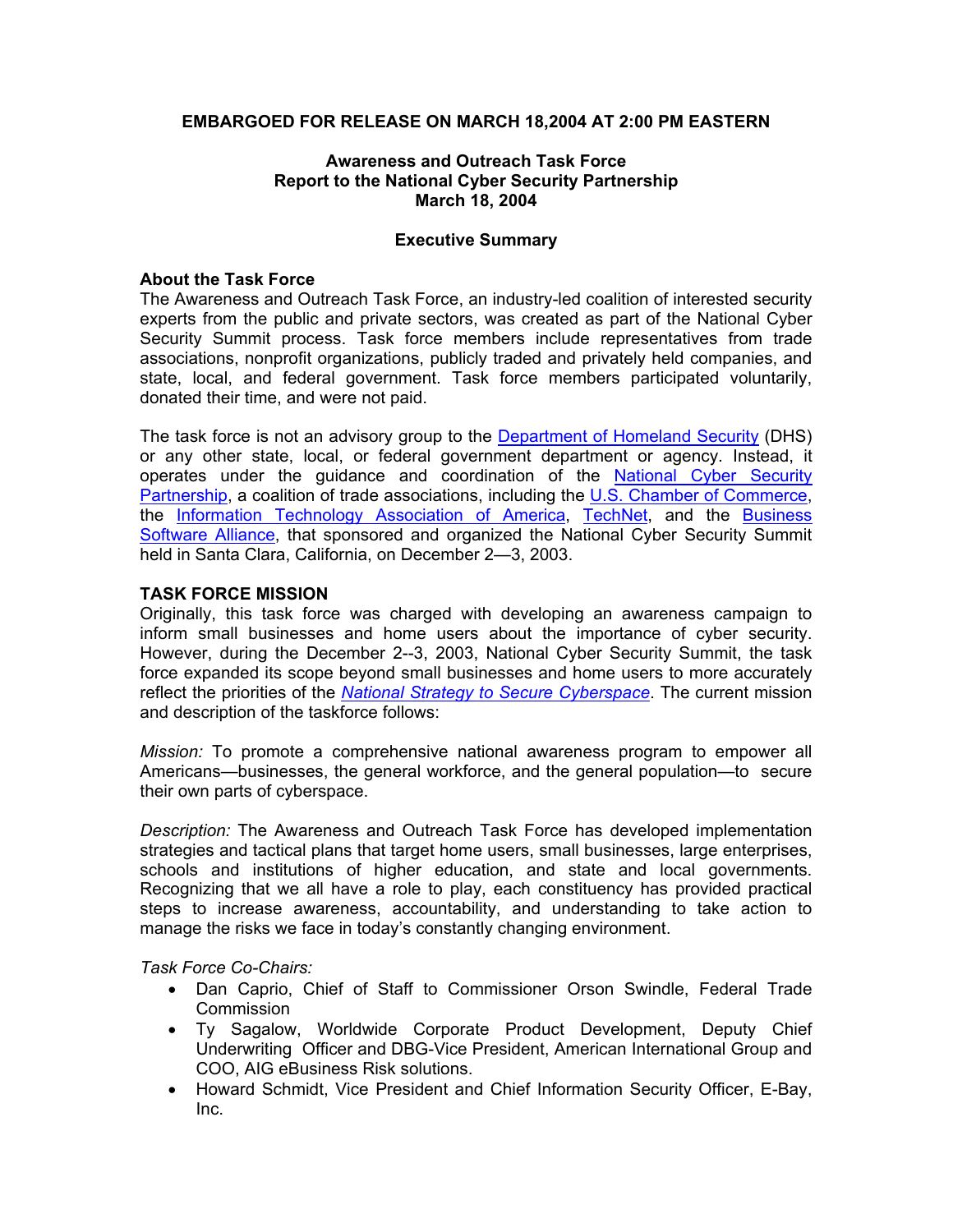The U.S. Chamber of Commerce serves as the Task Force Secretariat. The Task Force Co-Chairs thank Andrew Howell, Vice President for Homeland Security, and Scott Algeier, Manager for Homeland Security, both at the U.S. Chamber of Commerce, for their significant contributions to this report.

# **PROBLEMS and CHALLENGES**

- Although the Internet has increased communication and productivity has provided businesses with access to new markets, it has also given hackers, thieves, disgruntled employees, fraudsters, and other criminals new opportunities to cause economic and social damage on a broader scale and has created new potential weapons of terrorism, more quickly than ever before.
- Generally, many private enterprises, public entities, and home users lack the resources to adequately manage cyber security risk.
- A large number of entrepreneurs and home users are not aware of how their individual cyber security preparedness affects security overall.
- Internet users must be made aware of the importance of sound cyber security practices and given more user-friendly tools to implement them.

## **RECOMMENDATIONS and NEXT STEPS**

Small Businesses

• Develop and distribute a cyber security guidebook for small businesses and encourage the development of market-based incentives such as insurance and risk profile analysis that reward small businesses that enhance their cyber security preparedness.

### *Home Users*

- Support, promote, and launch a national public service campaign on cyber security.
- Develop a cyber security tool kit for home users.
- Work with the Internet Service Provider (ISP) communities to identify ways to use their access to their customers to promote cyber security.

### *Large Enterprises*

- Create and implement, in September, 2004, in partnership with DHS, a series of regional homeland security forums for CEOs of large enterprises. A portion of the program should highlight the roles of CEOs in cyber security.
- Begin, in July 2004, a direct mail campaign to C-Suite executives of the 10,000 largest companies in America to provide senior corporate executives with key messages and activities that are necessary for enterprisewide cyber security.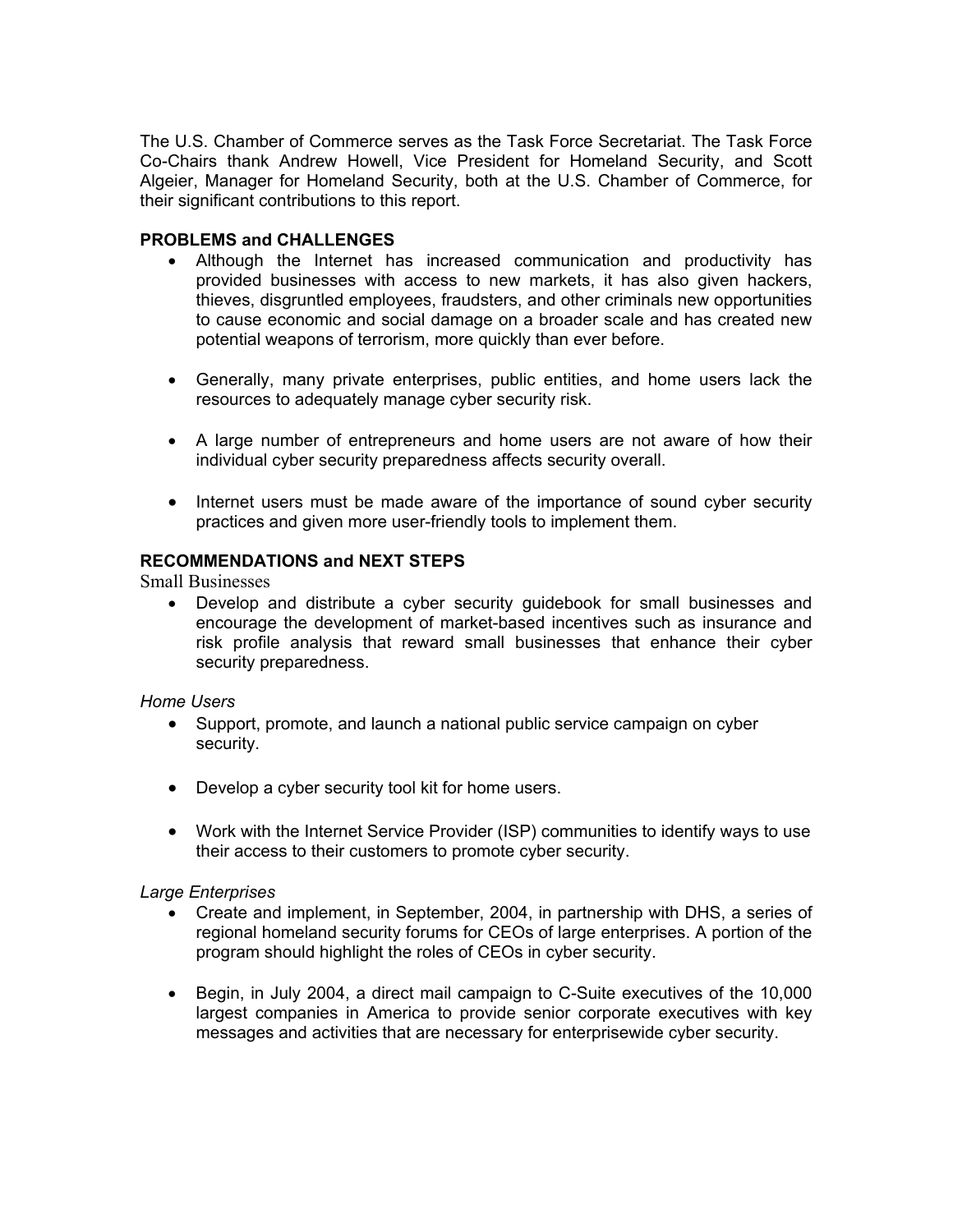- Designate September 2004 as Cyber Security Month, and market to CEOs of large enterprises the importance of focusing on cyber security and participating in the DHS CEO regional homeland security forums.
- Distribute and raise awareness of the cyber risk management tools being developed by the Cyber Security Summit's Corporate Governance Task Force.

### *K-12 Schools and Higher Education*

- Inventory, catalogue, and share best practices on raising cyber security awareness to home users, large enterprises, small businesses, K—12 schools and institutions of higher education, and state and local governments.
- Partner with education groups, school boards, superintendents, teachers, and colleges and universities to develop and distribute materials to school children and institutions of higher education that raise awareness of appropriate cyber security behavior.
- Provide cyber security and ethics curricula and explore opportunities for introducing awareness content as part of courses.
- Consider replicating the DHS Homeland Security CEO Forums for university presidents. A portion of the program should highlight the roles of university presidents in cyber security.

### *State and Local Government*

- Develop, in conjunction with DHS, a Cyber Security Excellence Award to recognize teams, rather than individuals, at the state and local government levels.
- Create a Web-based training tool for state and local governments, as well as for businesses and home users, featuring a series of webcasts hosted by a variety of vendors, which are offering their services pro bono.
- Consider replicating the DHS Homeland Security CEO Forums for governors. A portion of the program should highlight the roles of governors and mayors in cyber security.

### **CONCLUSIONS**

A major role for the Awareness Task Force has been, and will continue to be, to leverage existing awareness and outreach efforts and to initiate and enhance publicprivate partnerships. Promoting a secure cyberspace is the responsibility of every citizen, all levels of government (state, local, and federal), academia, and industries, regardless of size or sector. The list of key stakeholders involved in the solution is limitless, and therefore, the solution will only come as a result of coordinated, publicprivate partnerships.

The progress of the task force demonstrates the effectiveness of the publicprivate partnership model. Task force members believe that more can be accomplished